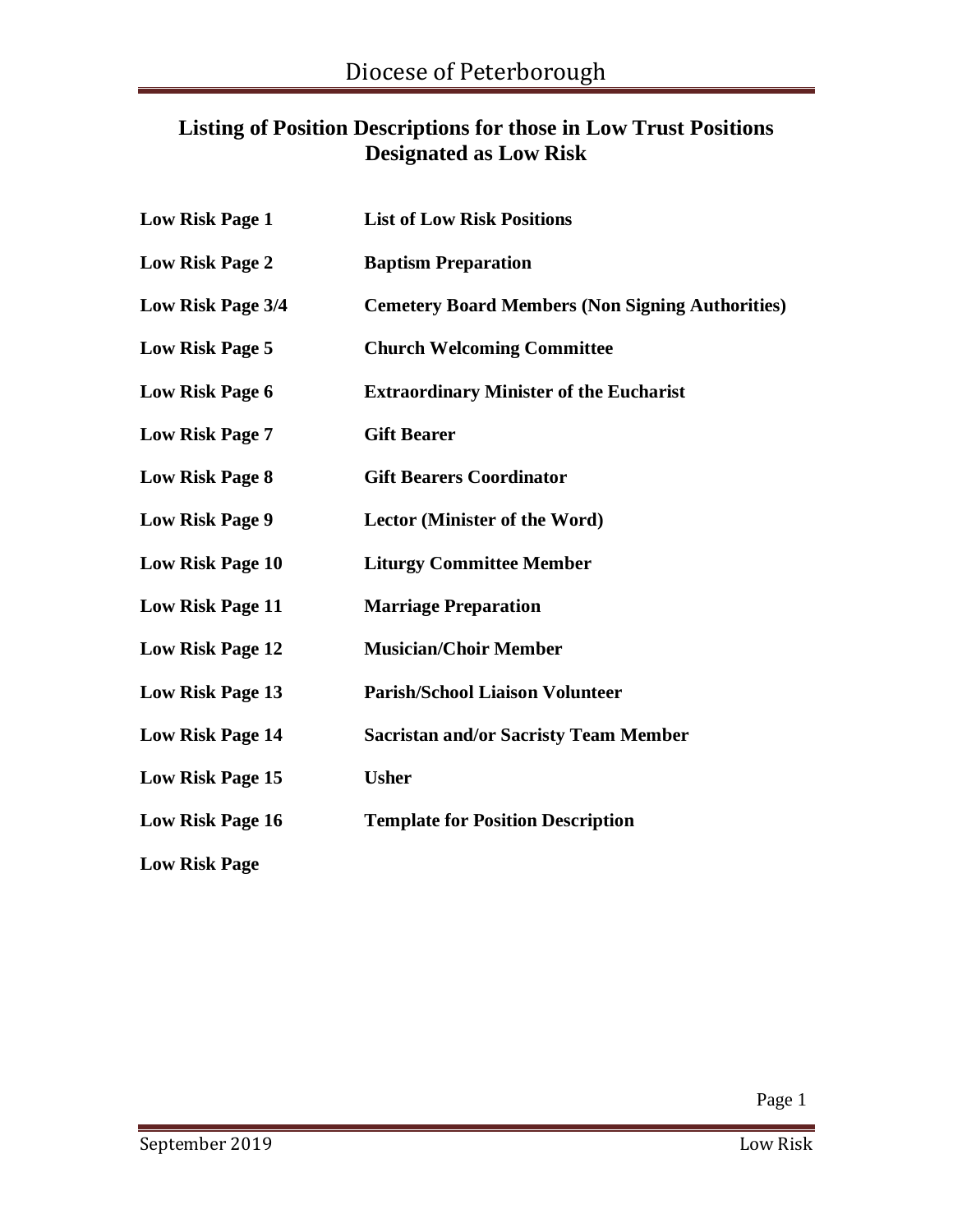#### **Name of Parish:**

| Name of Group/ Ministry          | <b>Baptism Preparation</b>                                                                        |
|----------------------------------|---------------------------------------------------------------------------------------------------|
| Accountability                   | Pastor or Parish Team                                                                             |
| <b>Purpose of Ministry</b>       | To provide instruction and hospitality to parents for the baptism of<br>their children            |
| <b>Participant Group</b>         | Parents of children to be baptized                                                                |
| Activities and                   | To meet with parents for one evening in the parish meeting room                                   |
| Responsibilities                 | To provide audio presentations or other materials required and to be<br>responsible for equipment |
|                                  | To provide assistance to parents at the baptism                                                   |
| <b>Skills and Qualifications</b> | <b>Baptized and practicing Catholic</b>                                                           |
| Required                         | Knowledge of the Rite of Baptism of Children                                                      |
|                                  | Ability to speak to parents about their faith and the desire to raise                             |
|                                  | their children in faith                                                                           |
|                                  | Good interpersonal skills                                                                         |
| Time commitment                  | One evening and one Sunday afternoon per month                                                    |
| Duration                         | 2 years, renewable                                                                                |
| Orientation                      | Provide by the pastor and Diocesan workshops                                                      |
| Training                         |                                                                                                   |
| Support                          | Pastor or parish team                                                                             |
| Supervision                      | Pastor or Parish team                                                                             |
| Evaluation                       |                                                                                                   |
| <b>Risk Assessment</b>           | Low risk                                                                                          |
| <b>Screening Procedures</b>      | Provide a position description                                                                    |
|                                  | Fill out pre-printed yellow form Pages 1&4                                                        |
|                                  |                                                                                                   |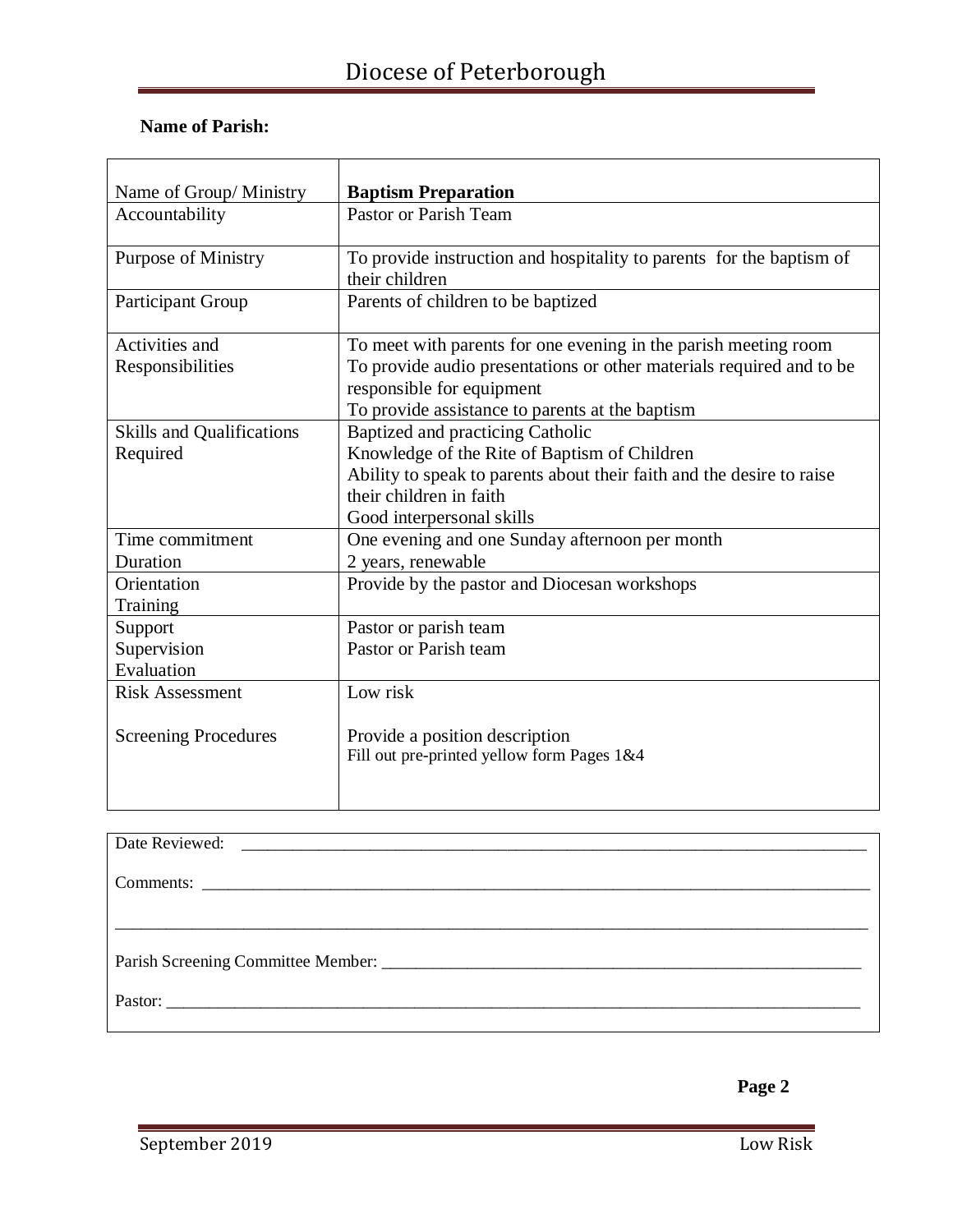#### **Name of Parish:**

|                                           | <b>Cemetery Board</b>                                                             |
|-------------------------------------------|-----------------------------------------------------------------------------------|
| Name of Group/ Ministry<br>Accountability | Pastor, Parishioners, Estates of those interred                                   |
| <b>Purpose of Ministry</b>                | To ensure ongoing quality care for the church cemetery                            |
|                                           | To provide ongoing safety and security by adhering to the appropriate             |
|                                           | guidelines and regulations.                                                       |
| Participant Group                         | Parishioners and people involved in interment                                     |
| Activities and                            | Be knowledgeable about and follow the Cemetery Act, Diocesan                      |
| Responsibilities                          | policies, procedures and provincial rules and regulations regarding               |
|                                           | cemetery security, safety and internment                                          |
|                                           | Organize fundraising events to cover cemetery expenses as needed                  |
|                                           | Make decisions regarding maintenance and repair of tombstones,                    |
|                                           | perimeter fences and entries; grounds keeping, etc.                               |
|                                           | Determine the price of new cemetery plots                                         |
|                                           | Organize the annual prayer meeting in the cemetery                                |
|                                           | Work with the caretaker to ensure that the cemetery is in compliance              |
|                                           | with the rules and regulations of the Cemetery Act and any other                  |
|                                           | regulations that affect it                                                        |
|                                           | Participation in a; discussions and activities related to:                        |
|                                           | 1. Cemetery cleanup                                                               |
|                                           | 2. Fundraising events to cover the cemetery expenses                              |
|                                           | 3. Decisions regarding maintenance and repair of tombstones                       |
|                                           | 4. Decisions concerning perimeter fencing and entries; grounds                    |
|                                           | keeping, etc.                                                                     |
|                                           | 5. Setting the price of new cemetery plots                                        |
|                                           | 6. Organizing the annual prayer meeting in the cemetery                           |
| <b>Skills and Qualifications</b>          | A member of the parish community                                                  |
|                                           | Interest in church community heritage and the governing regulations               |
|                                           | Able to communicate and organize effectively                                      |
|                                           | Dependable and able to maintain confidentiality<br>Able to work as part of a team |
| Time commitment                           | 3 to 4 hours per month, more at times of special events                           |
| Duration                                  | 2 year term, renewable                                                            |
| Orientation                               | Provided by the Pastor and the Regulatory Guidelines                              |
| Training                                  | Following appointment                                                             |
| Support                                   | For Secretary Treasurer, Pastor and President                                     |
| Supervision                               | For President, Pastor                                                             |
| Evaluation                                | By Pastor President annually                                                      |
| <b>Risk Assessment</b>                    | Low for other Board Members (non signing authorities)                             |
| <b>Screening Procedures</b>               | Provide a volunteer position description form                                     |
|                                           | Fill out pre-printed yellow form Pages 1&4                                        |
|                                           | Orientation and training                                                          |
|                                           | Supervisory checks                                                                |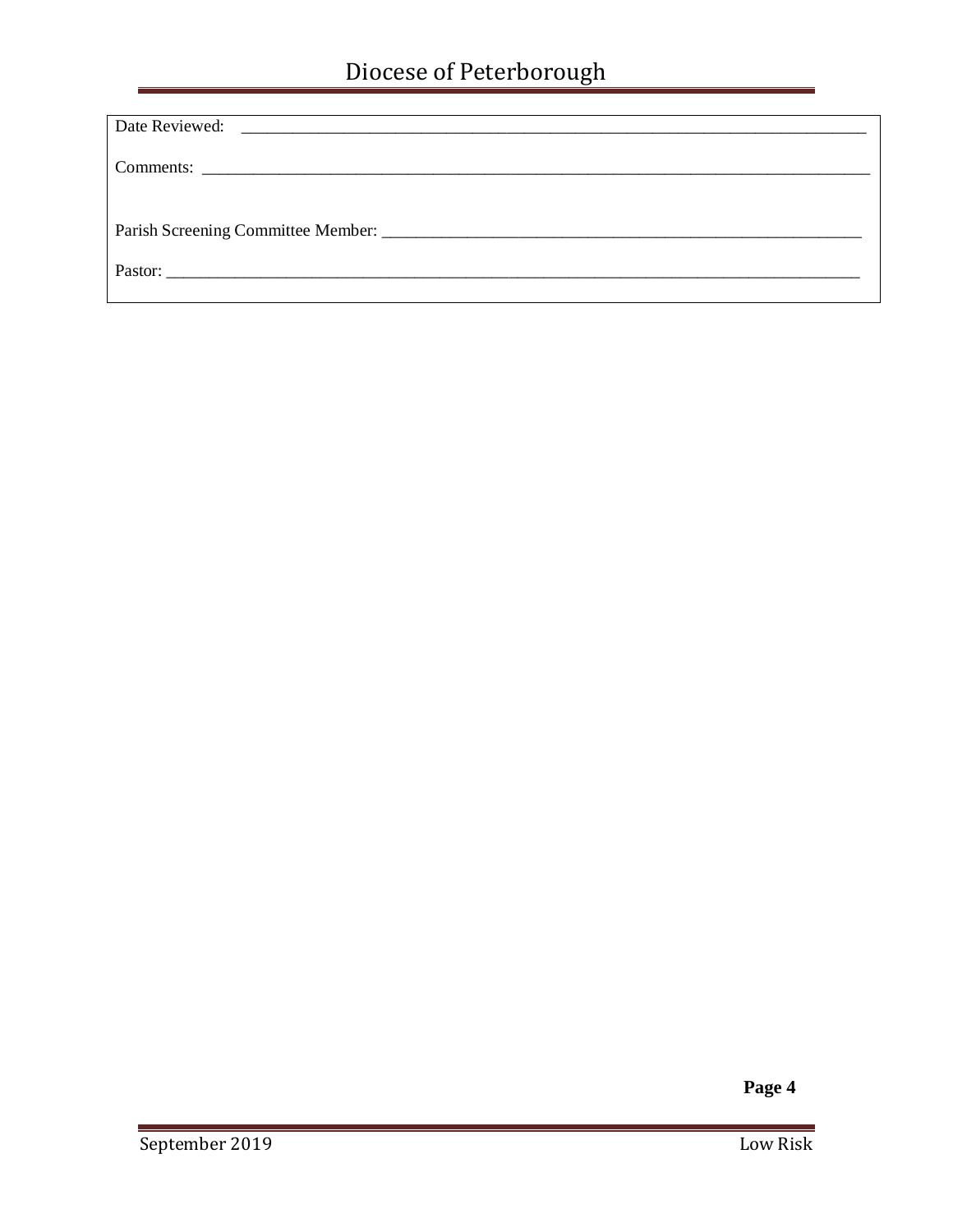| Name of Group/Ministry           | <b>Church Welcoming Committee</b>                                |
|----------------------------------|------------------------------------------------------------------|
| Accountability                   | Parish team                                                      |
| <b>Purpose of Ministry</b>       | To welcome new parishioners                                      |
| Participant Group                | Parish congregation during Mass                                  |
| Activities and                   | Distribute information packages about the parish at each weekend |
| Responsibilities                 | Mass to new parishioners                                         |
|                                  | Greet and welcome new parishioners                               |
|                                  |                                                                  |
| <b>Skills and Qualifications</b> | Good interpersonal skills                                        |
| Required                         | Good communications skills                                       |
|                                  |                                                                  |
| Time commitment                  | One Mass as per schedule                                         |
| Duration                         | Not applicable                                                   |
| Orientation                      | Provided by the parish team                                      |
| Training                         | At the start of duties and once per year                         |
| Support                          | Pastor/Parish team                                               |
| Supervision                      | Not applicable                                                   |
| Evaluation                       | Not applicable                                                   |
| <b>Risk Assessment</b>           | Low risk                                                         |
| <b>Screening Procedures</b>      | Provide a position description form                              |
|                                  | Fill out pre-printed yellow form Pages 1&4                       |
|                                  |                                                                  |

| Comments: |
|-----------|
|           |
|           |
|           |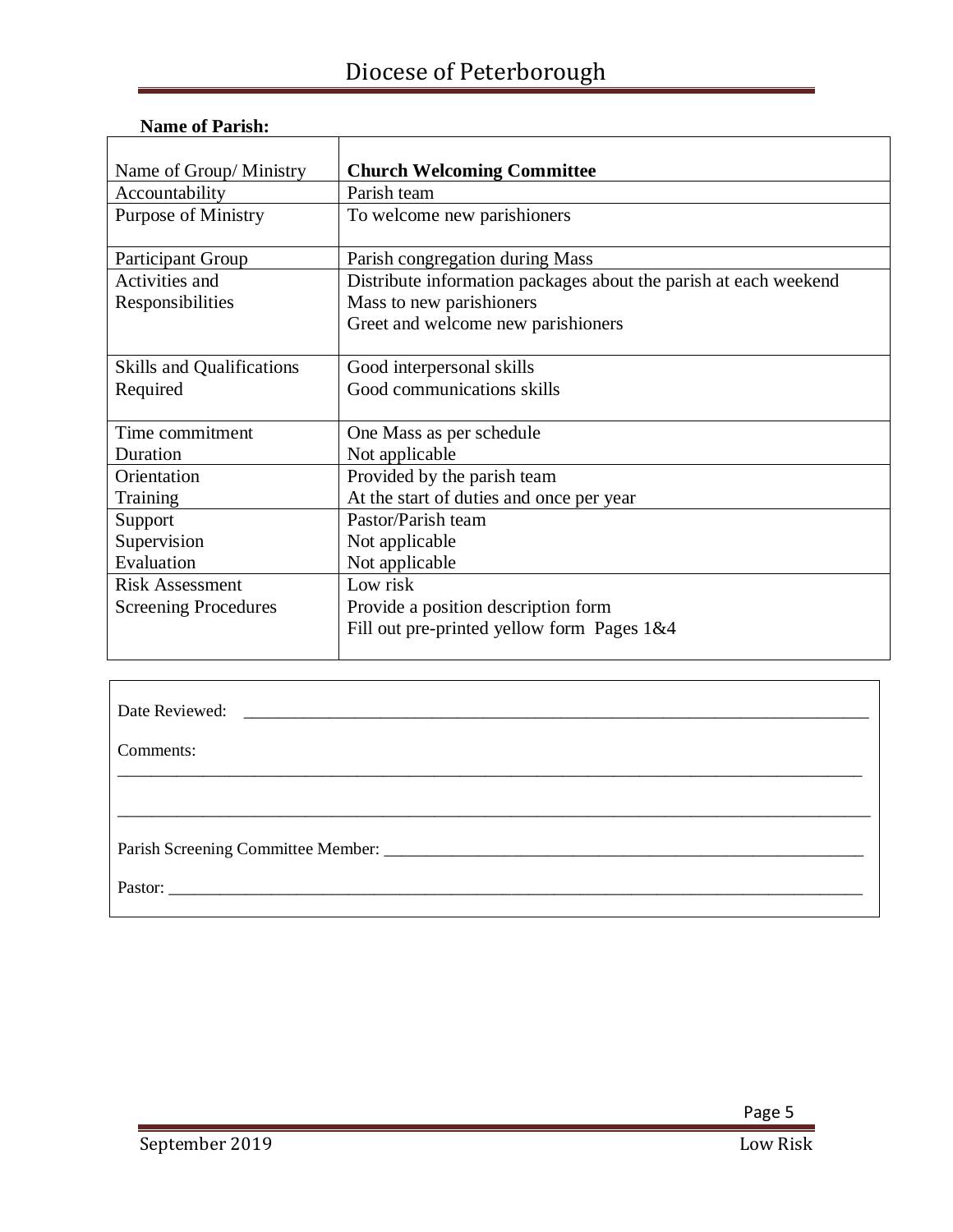| Name of Group/ Ministry          | <b>Extra Ordinary Minister of the Eucharist</b>                |
|----------------------------------|----------------------------------------------------------------|
| Accountability                   | Parish team                                                    |
| <b>Purpose of Ministry</b>       | To assist with the distribution of the Eucharist at liturgies. |
| <b>Participant Group</b>         | Parish congregation during Mass                                |
| Activities and                   | Assist with the distribution of the Eucharist at liturgies     |
| Responsibilities                 | <b>Follow Eucharistic Ministers Guidelines</b>                 |
|                                  | Find a replacement to fill position if unavailable             |
|                                  | Demonstrate a respectful dress code                            |
|                                  | Attend orientation programs available                          |
| <b>Skills and Qualifications</b> | <b>Practicing Catholic</b>                                     |
| Required                         | At least 16 years of age                                       |
|                                  | Living in harmony with the Gospel and Church teaching          |
|                                  | Dependable                                                     |
| Time commitment                  | At least one- two Masses per month as per schedule             |
| Duration                         | 3 year term renewable                                          |
| Orientation                      | Provided by the parish team                                    |
| Training                         | At the start of duties and once per year                       |
| Support                          | Pastor/Ministry Leader                                         |
| Supervision                      | Pastor                                                         |
| Evaluation                       |                                                                |
| <b>Risk Assessment</b>           | Low risk                                                       |
|                                  |                                                                |
| <b>Screening Procedures</b>      | Provide a position description form                            |
|                                  | Fill out pre-printed yellow form Pages 1&4                     |
|                                  |                                                                |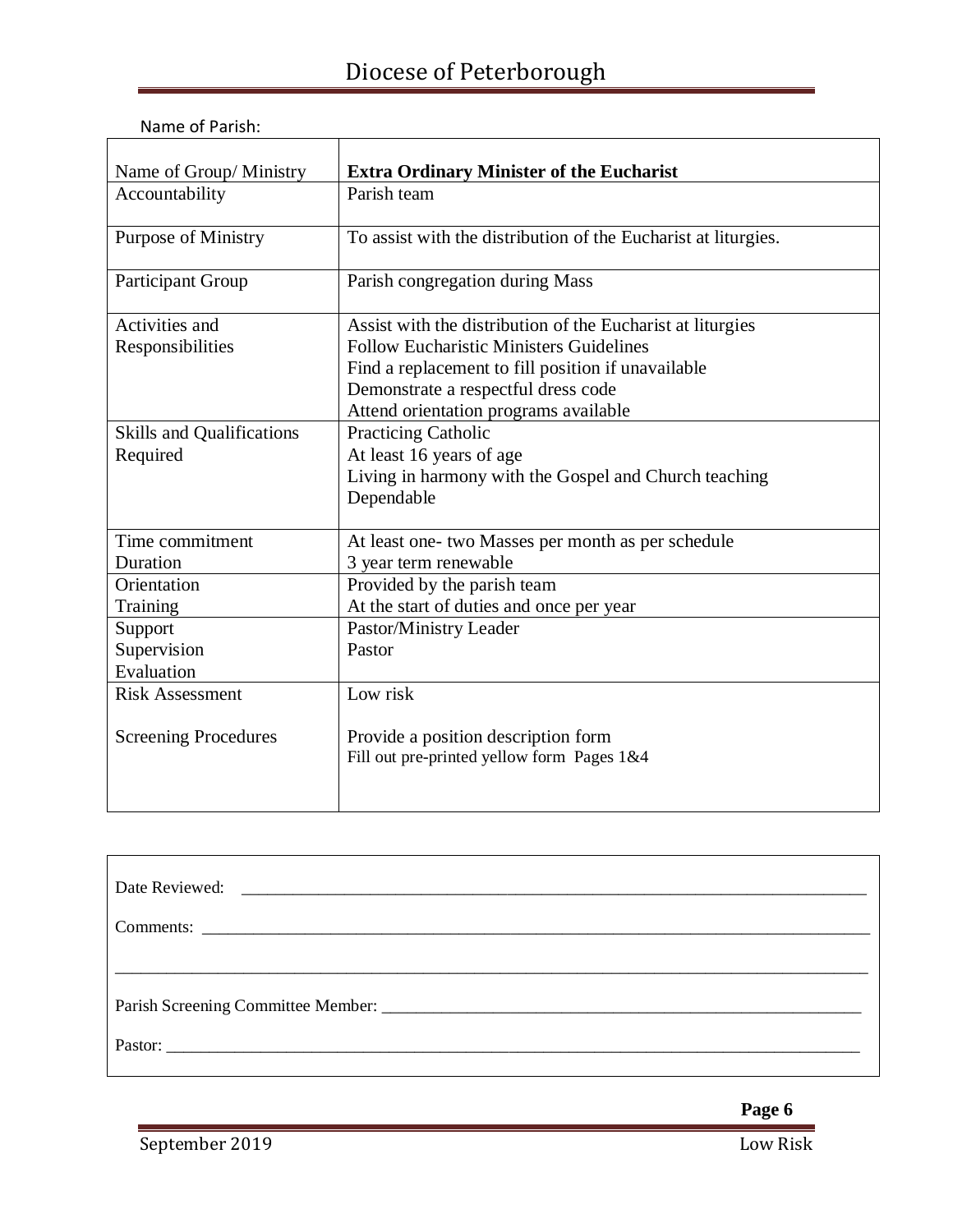|                                              | <b>Gift Bearers</b>                                                          |
|----------------------------------------------|------------------------------------------------------------------------------|
| Name of Group/ Ministry                      |                                                                              |
| Accountability                               | Pastor and Ministry Coordinator                                              |
| <b>Purpose of Ministry</b>                   | Participation in the Eucharist by presenting the gifts at the offertory      |
| Participant Group                            | Parish                                                                       |
| Activities and                               | Attend Mass as per schedule                                                  |
| Responsibilities                             | Present gifts during offertory                                               |
|                                              | Inform coordinator if unable to attend                                       |
| <b>Skills and Qualifications</b><br>Required | Member of the parish in good standing                                        |
| Time commitment                              | Mass as per schedule                                                         |
| Duration                                     | Not applicable                                                               |
| Orientation<br>Training                      | As per instructions from Pastor or Ministry Coordinator                      |
| Support                                      | Pastor and Ministry Coordinator                                              |
| Supervision                                  | Not applicable                                                               |
| Evaluation                                   | Not applicable                                                               |
| <b>Risk Assessment</b>                       | Low risk                                                                     |
| <b>Screening Procedures</b>                  | Provide a Position description<br>Fill out pre-printed yellow form Pages 1&4 |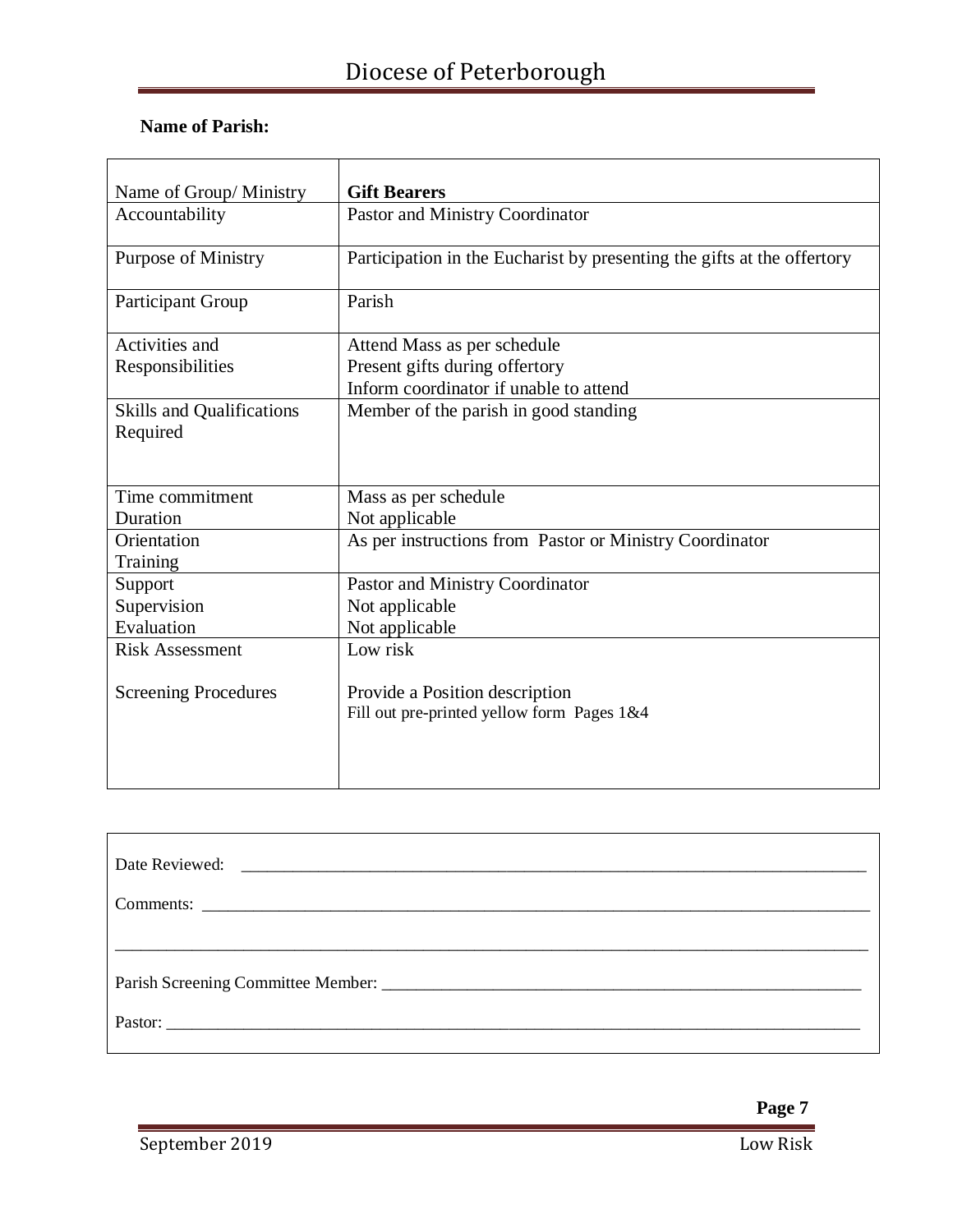| Name of Group/Ministry           | <b>Gift Bearers Coordinator</b>                                                   |
|----------------------------------|-----------------------------------------------------------------------------------|
| Accountability                   | Pastor or Parish team                                                             |
| <b>Purpose of Ministry</b>       | Schedule volunteers to present the Gifts at Mass                                  |
| <b>Participant Group</b>         | Gift bearer volunteers                                                            |
| Activities and                   | Prepare a schedule several times a year and distribute to volunteers              |
| Responsibilities                 | Contact volunteers if there is a scheduling problem or changes                    |
|                                  | Provide written instructions for the volunteers with the proper                   |
|                                  | procedure                                                                         |
|                                  | Recruitment of new volunteers as needed                                           |
| <b>Skills and Qualifications</b> | Good communication and organizational skills                                      |
| Required                         | Dependability                                                                     |
| Time commitment                  | As required to prepare and distribute a schedule several times a year             |
| Duration                         | Occasional meetings with pastor and recruitment                                   |
|                                  | Annually                                                                          |
| Orientation                      | Provided by pastor                                                                |
| Training                         |                                                                                   |
| Support                          | Parish team                                                                       |
| Supervision                      | Not applicable                                                                    |
| Evaluation                       | By pastor or parish team                                                          |
| <b>Risk Assessment</b>           | Low                                                                               |
| <b>Screening Procedures</b>      | Provide a Position Description form<br>Fill out pre-printed yellow form Pages 1&4 |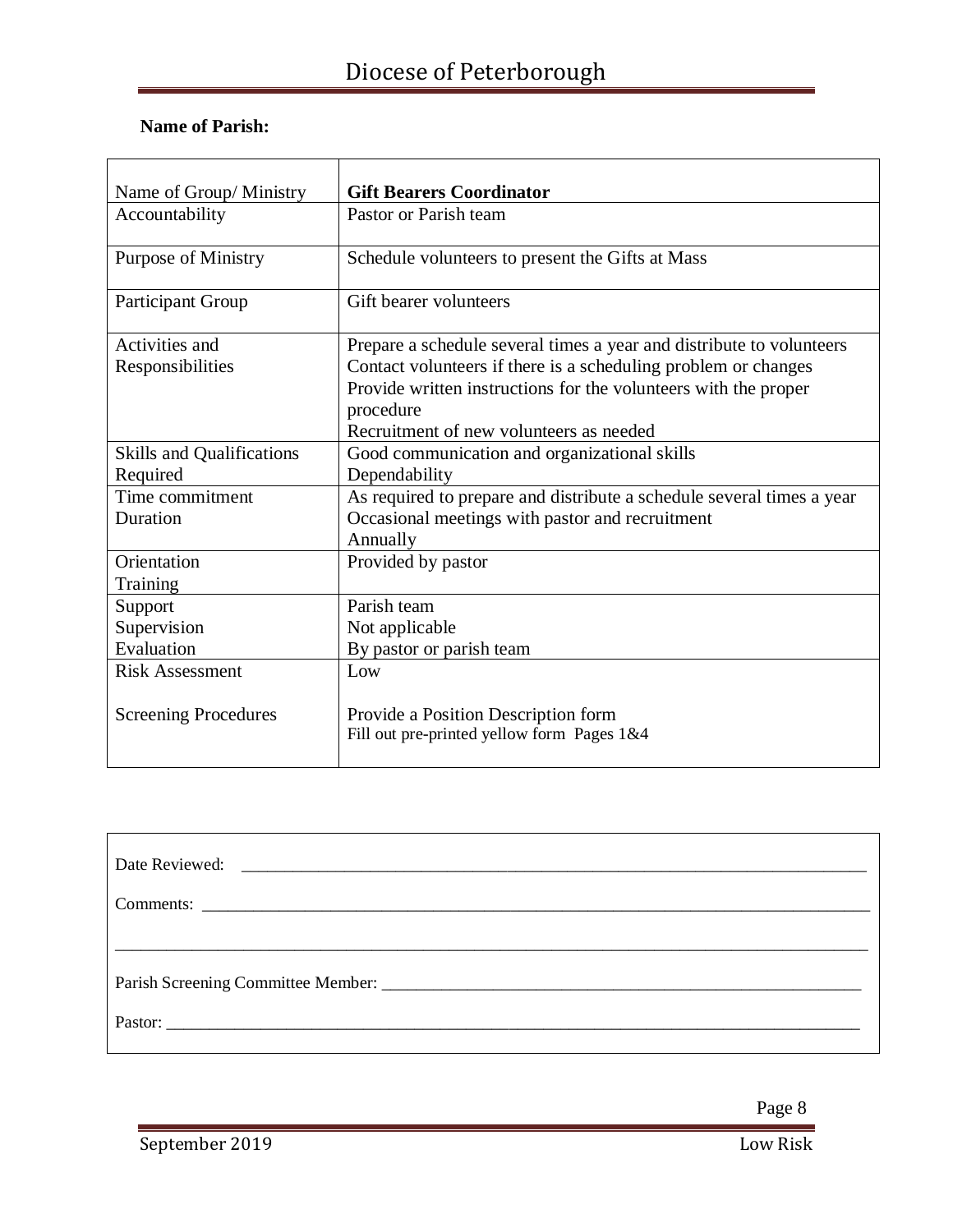| Name of Group/ Ministry          | Lector (Ministers of the Word)                                                 |
|----------------------------------|--------------------------------------------------------------------------------|
| Accountability                   | Pastor, Parish team                                                            |
| <b>Purpose of Ministry</b>       | To proclaim the word of God and reading petitions at the liturgies<br>and Mass |
| <b>Participant Group</b>         | Parish congregation                                                            |
| Activities and                   | Proclaim the Word of God at Sunday Liturgies as per schedule                   |
| Responsibilities                 | Attend workshops and training sessions as necessary                            |
|                                  | Find replacement to fill position if unavailable                               |
|                                  |                                                                                |
| <b>Skills and Qualifications</b> | Baptized, practicing Catholic                                                  |
| Required                         | Dependability                                                                  |
|                                  | Ability to proclaim the Word of God effectively and clearly in                 |
|                                  | church.                                                                        |
| Time commitment                  | Lector at Mass 1-2 times per month, as per schedule                            |
|                                  | 2-hour training sessions once per year                                         |
| Duration                         | 3 year term, renewable                                                         |
| Orientation                      | Pastor, Parish team or coordinator                                             |
| Training                         | By coordinator and diocesan workshops                                          |
| Support                          | Pastor and coordinator                                                         |
| Supervision                      | Pastor and coordinator                                                         |
| Evaluation                       | Annual review                                                                  |
| <b>Risk Assessment</b>           | Low risk                                                                       |
| <b>Screening Procedures</b>      | Provide a position description<br>Fill out pre-printed yellow form Pages 1&4   |
|                                  |                                                                                |

| Date Reviewed: |
|----------------|
|                |
|                |
|                |
|                |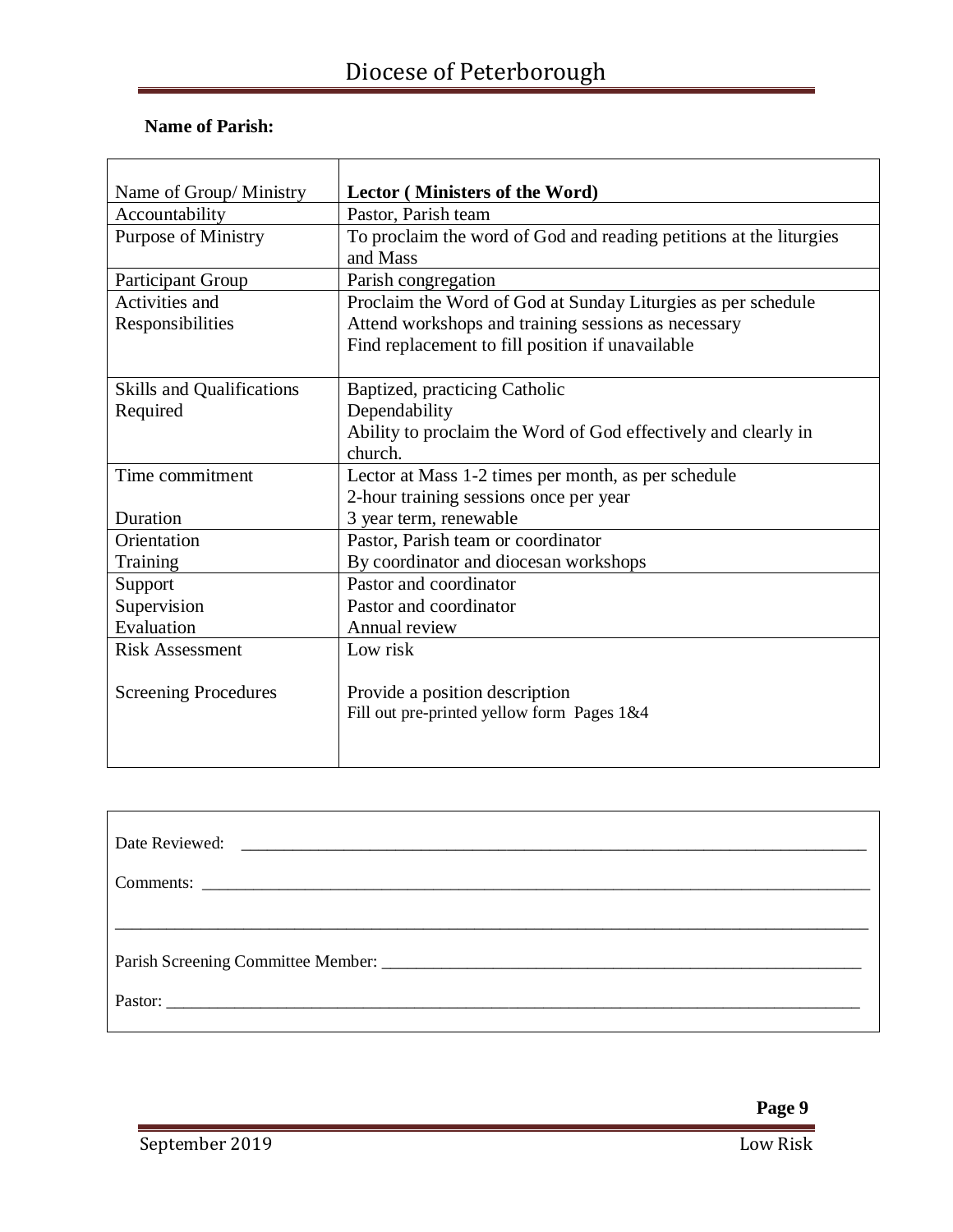| Name of Group/Ministry                       | <b>Liturgy Committee Member</b>                                                                                                               |
|----------------------------------------------|-----------------------------------------------------------------------------------------------------------------------------------------------|
| Accountability                               | Pastor or Parish team                                                                                                                         |
| <b>Purpose of Ministry</b>                   | To prepare and evaluate all liturgical celebrations in the parish                                                                             |
| <b>Participant Group</b>                     | <b>Adults</b>                                                                                                                                 |
| Activities and<br>Responsibilities           | To prepare and evaluate all liturgical celebrations in the parish and to<br>ensure all that is required for liturgical celebration is on hand |
| <b>Skills and Qualifications</b><br>Required | Baptized, practicing Catholic<br>Knowledge of the liturgy<br>Good communication and organizational skills                                     |
| Time commitment<br>Duration                  | Approximately 6 meetings a year, 1-2 hours in length and other tasks<br>as assigned                                                           |
| Orientation<br>Training                      | Provided by the Pastor and diocesan formation workshops                                                                                       |
| Support<br>Supervision<br>Evaluation         | Pastor or Parish team                                                                                                                         |
| <b>Risk Assessment</b>                       | Low risk                                                                                                                                      |
| <b>Screening Procedures</b>                  | Provide a position description<br>Fill out pre-printed yellow form Pages 1&4                                                                  |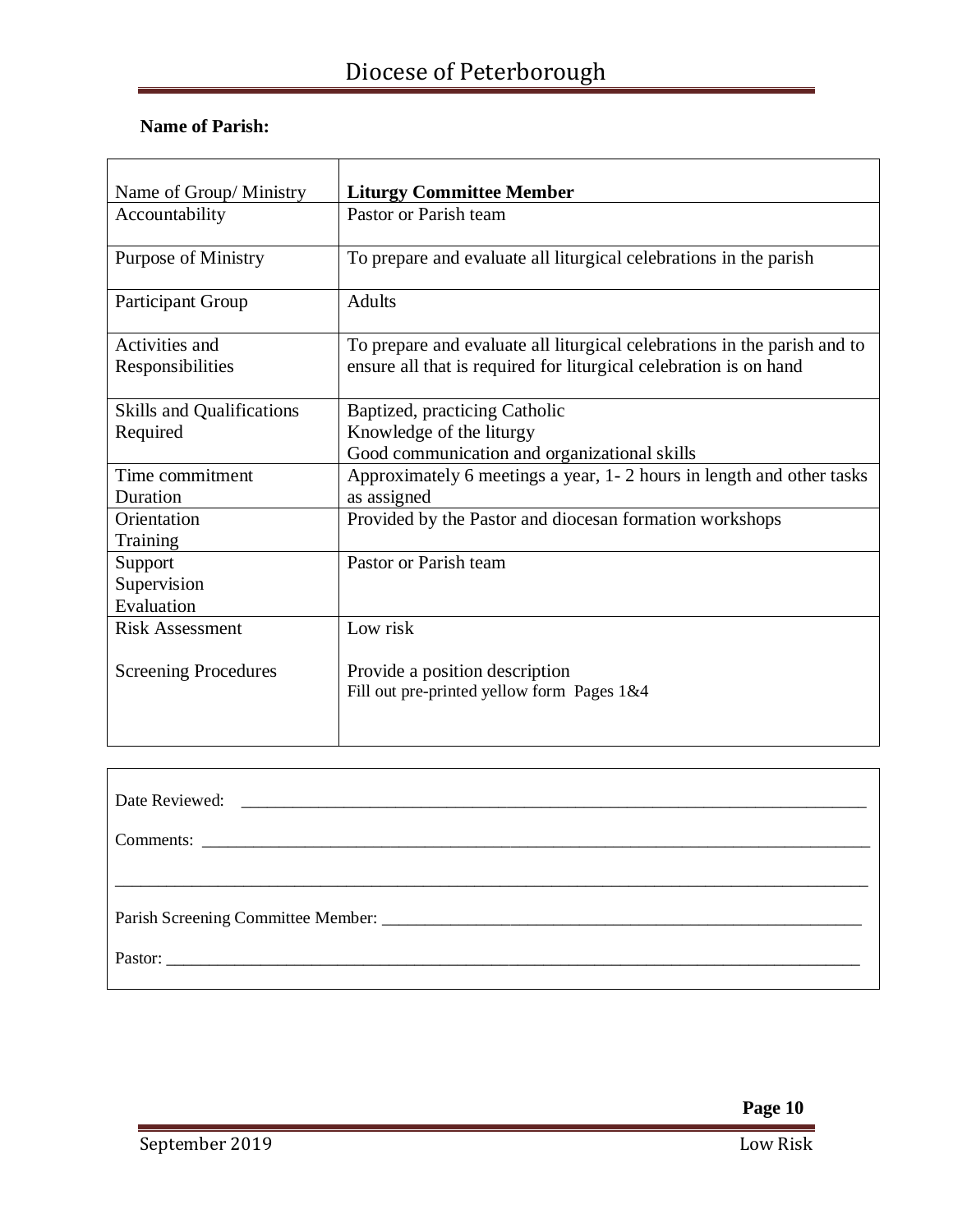#### **Name of Parish:**

| Name of Group/Ministry           | <b>Marriage Preparation</b>                                       |
|----------------------------------|-------------------------------------------------------------------|
|                                  |                                                                   |
| Accountability                   | Pastor/Parish Team and Coordinator                                |
|                                  |                                                                   |
| <b>Purpose of Ministry</b>       | Prepare engaged couples for Marriage                              |
| <b>Participant Group</b>         | Engaged couples to be married                                     |
| Activities and                   | Assist and mentor engaged couples                                 |
| Responsibilities                 | Present the various issues of marriage                            |
|                                  | Discuss intimacy issues                                           |
|                                  | Discuss the Sacramental aspects of marriage                       |
|                                  | Discuss the life of a married couple                              |
| <b>Skills and Qualifications</b> | Married couples who are practicing Catholics and/or familiar with |
| Required                         | Catholic doctrine and practices                                   |
|                                  | Work well with spouse and other couples                           |
|                                  | Good communication, interpersonal and organizational skills       |
| Time commitment                  | 2 hours a week for 6 weeks or a full weekend                      |
| Duration                         | 3 Years                                                           |
| Orientation                      | Provided by coordinator and parish team                           |
| Training                         |                                                                   |
| Support                          | Parish team and coordinator                                       |
| Supervision                      | Parish team and coordinator                                       |
| Evaluation                       | Review annually                                                   |
| <b>Risk Assessment</b>           | Low Risk                                                          |
|                                  |                                                                   |
| <b>Screening Procedures</b>      | Provide a position Description                                    |
|                                  | Fill out pre-printed yellow form Pages 1&4                        |
|                                  |                                                                   |
|                                  |                                                                   |
|                                  |                                                                   |
|                                  |                                                                   |

| Pastor: |
|---------|

 **Page 11**

September 2019 Low Risk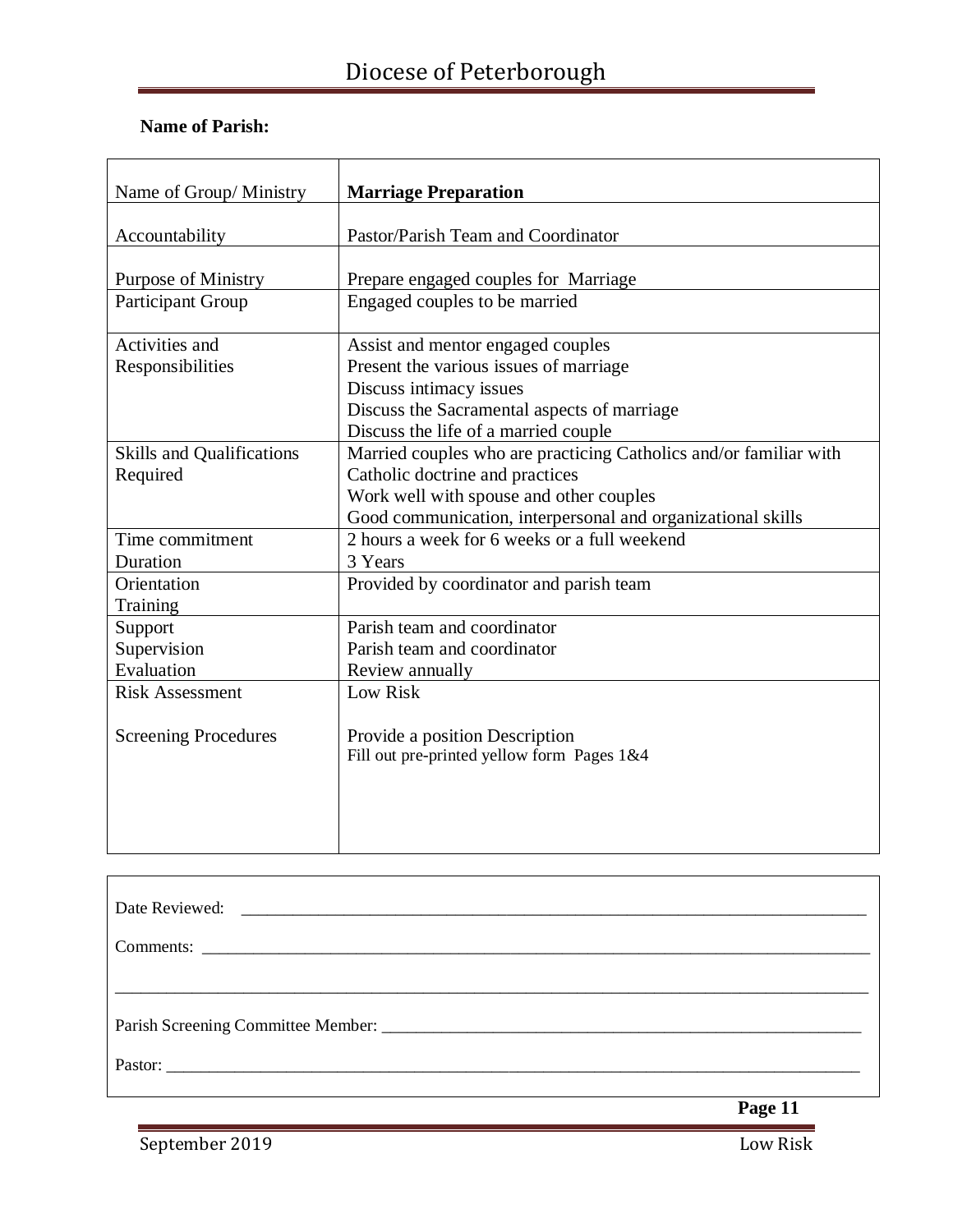| Name of Group/ Ministry          | <b>Musician/Choir Member</b>                                                    |
|----------------------------------|---------------------------------------------------------------------------------|
| Accountability                   | <b>Pastor and Music Coordinator</b>                                             |
| <b>Purpose of Ministry</b>       | To sing or play instruments at Sunday Mass and other liturgical<br>celebrations |
| Participant Group                | The parish congregation during Mass and other liturgical celebrations           |
| Activities and                   | To sing at Sunday Mass and other liturgical celebrations as required            |
| Responsibilities                 | and to participate in weekly rehearsals.                                        |
| <b>Skills and Qualifications</b> | Ability to sing or play an instrument                                           |
| Required                         | A desire to provide musical leadership in parish liturgies                      |
|                                  | Knowledge of the liturgy                                                        |
|                                  | Good interpersonal skills                                                       |
|                                  | Good team member                                                                |
| Time commitment                  | Three hours per week and as needed for additional liturgies                     |
| Duration                         | Two years, renewable                                                            |
| Orientation                      | Provided by Music Coordinator                                                   |
| Training                         | Provided by Music Coordinator or choir leader                                   |
| Support                          | Pastor, Music coordinator and choir leader                                      |
| Supervision                      | Pastor, Music coordinator and choir leader                                      |
| Evaluation                       | Pastor, Music coordinator and choir leader                                      |
| <b>Risk Assessment</b>           | Low risk                                                                        |
| <b>Screening Procedures</b>      | Provide a Position Description                                                  |
|                                  | Fill out pre-printed yellow form Pages 1&4                                      |
|                                  |                                                                                 |
|                                  |                                                                                 |
|                                  |                                                                                 |
|                                  |                                                                                 |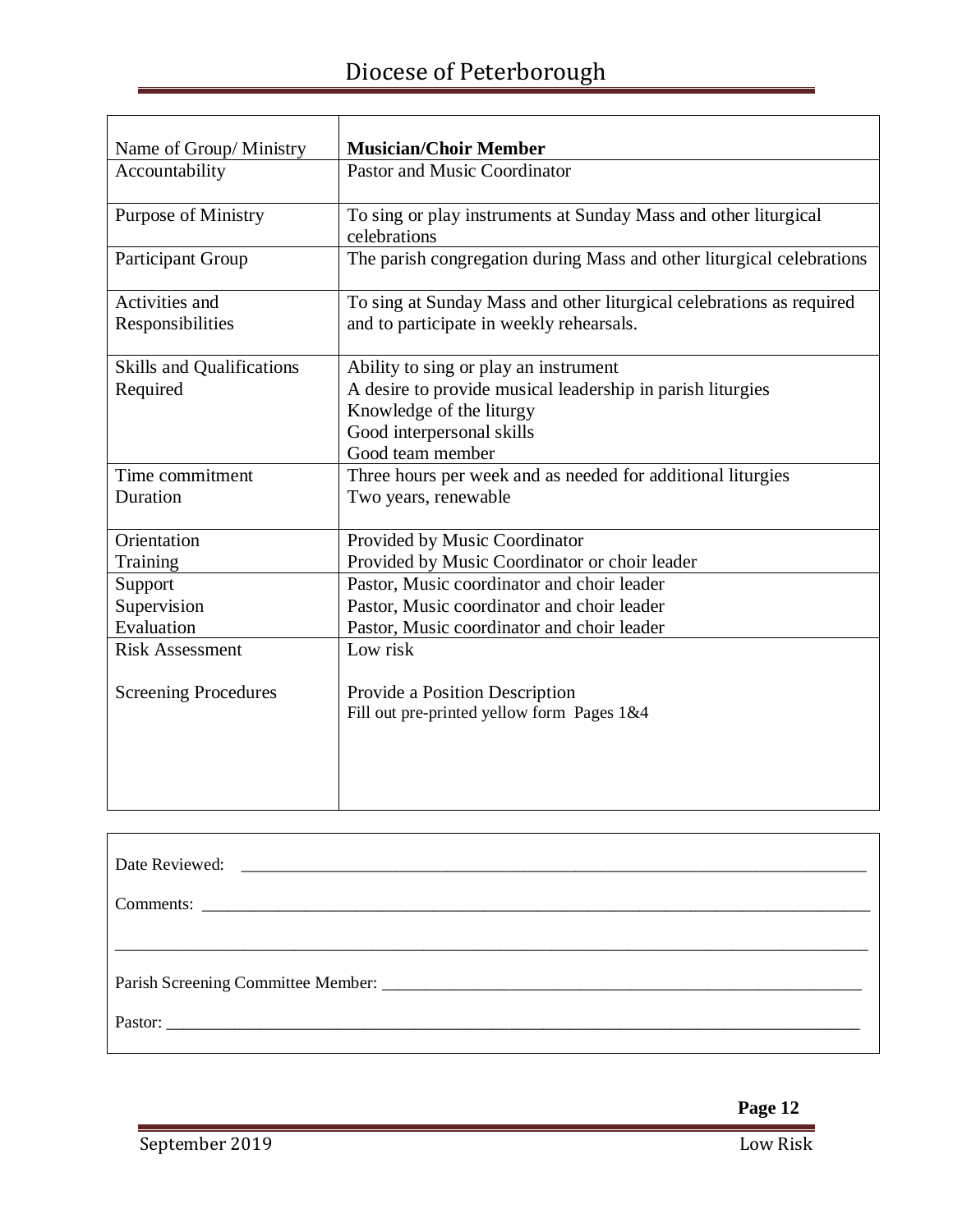#### **Name of Parish:**

| Name of Group/Ministry           | <b>Parish/School Liaison Volunteer</b>                               |
|----------------------------------|----------------------------------------------------------------------|
| Accountability                   | To the Pastor                                                        |
| <b>Purpose of Ministry</b>       | To update the pastor of relevant school activities                   |
|                                  | To coordinate process of First Communion, First Confessions and      |
|                                  | Confirmations                                                        |
|                                  | To discuss with school staff how the parish and the school staff may |
|                                  | encourage students and parents to participate at parish liturgies.   |
| <b>Participant Group</b>         | <b>School Parent Council</b>                                         |
|                                  |                                                                      |
| Activities and                   | To attend the meetings of the school/parent council                  |
| Responsibilities                 | To present the concerns of the parish to the council                 |
| <b>Skills and Qualifications</b> | <b>Practicing Catholic</b>                                           |
| Required                         | At least 16 years of age                                             |
|                                  | Ability to communicate between the parish and the school             |
|                                  | Dependable                                                           |
| Time commitment                  | Monthly meeting of the Parent/school Council                         |
| Duration                         | Meetings with Pastoral Council on a needs basis                      |
|                                  | 3 year term renewable                                                |
| Orientation                      | Provided by the pastor and the parent/school council                 |
| Training                         |                                                                      |
| Support                          | Pastor                                                               |
| Supervision                      |                                                                      |
| Evaluation                       |                                                                      |
| <b>Risk Assessment</b>           | Low risk                                                             |
|                                  |                                                                      |
| <b>Screening Procedures</b>      | Provide a position description form                                  |
|                                  | Fill out pre-printed yellow form Pages 1&4                           |
|                                  |                                                                      |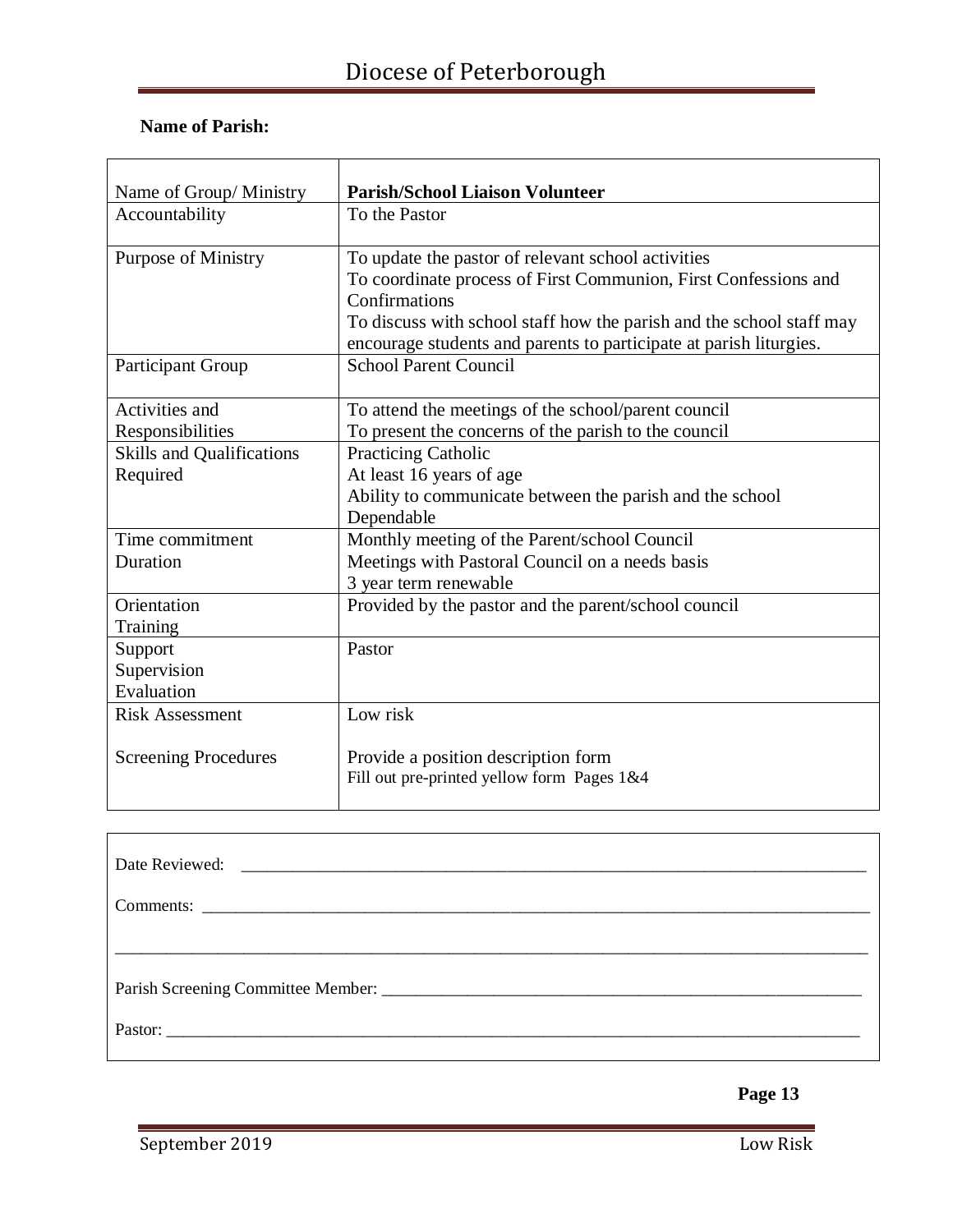| Name of Group/ Ministry                      | <b>Sacristan and/or Sacristy Team Member</b>                                                                                             |
|----------------------------------------------|------------------------------------------------------------------------------------------------------------------------------------------|
|                                              |                                                                                                                                          |
| Accountability                               | Pastor, Sacristan or Sacristy team                                                                                                       |
| <b>Purpose of Ministry</b>                   | To clean and prepare the church and chapel for liturgical celebrations                                                                   |
| <b>Participant Group</b>                     | Parish                                                                                                                                   |
| Activities and<br>Responsibilities           | To clean and prepare the church and chapel for liturgical celebrations<br>and assist with decorating the church for special celebrations |
| <b>Skills and Qualifications</b><br>Required | Interpersonal skills<br>Dependability                                                                                                    |
| Time commitment                              | Two hours each week and other times as required                                                                                          |
| Duration                                     | Not applicable                                                                                                                           |
| Orientation                                  | Provided by the Pastor or Sacristy Team                                                                                                  |
| Training                                     |                                                                                                                                          |
| Support                                      | Pastor, Sacristan or Sacristy Team                                                                                                       |
| Supervision                                  | Pastor or Sacristan                                                                                                                      |
| Evaluation                                   | Pastor                                                                                                                                   |
| <b>Risk Assessment</b>                       | Low Risk                                                                                                                                 |
| <b>Screening Procedures</b>                  | Provide a position description<br>Fill out pre-printed yellow form Pages 1&4                                                             |

| Pastor: |  |
|---------|--|

 **Page 14**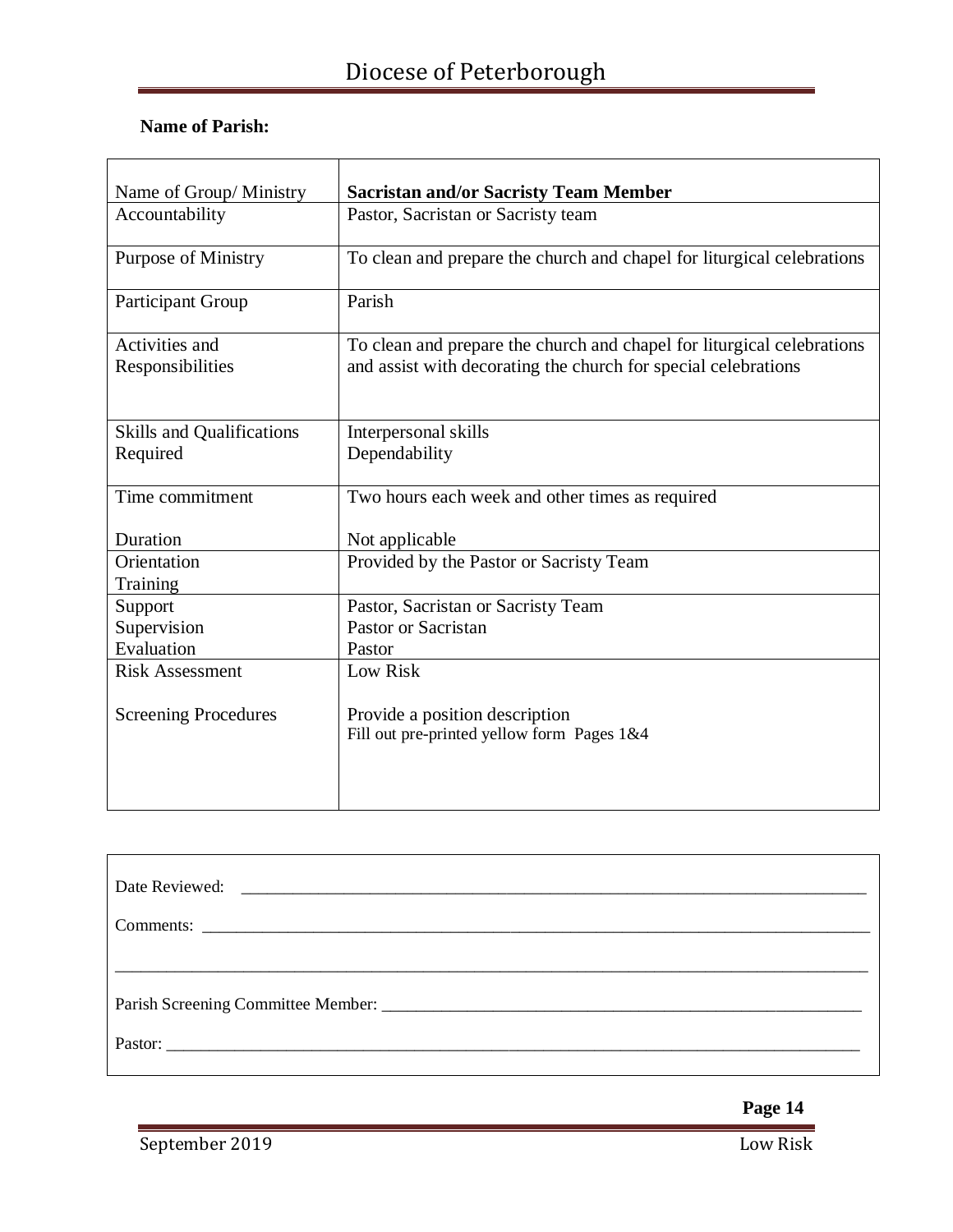| Name of Group/Ministry           | <b>Ushers</b>                                                                     |
|----------------------------------|-----------------------------------------------------------------------------------|
| Accountability                   | Parish team                                                                       |
| <b>Purpose of Ministry</b>       | To help keep the parishioners organized during Mass                               |
| <b>Participant Group</b>         | Parish congregation during Mass                                                   |
| Activities and                   | Seat people when church is becoming full                                          |
| Responsibilities                 | Guide people to Communion                                                         |
|                                  | Collect donations                                                                 |
|                                  | Organize the offertory procession                                                 |
|                                  | Distribute the bulletin                                                           |
| <b>Skills and Qualifications</b> | Good interpersonal skills                                                         |
| Required                         | Patience                                                                          |
|                                  | Follow dress code                                                                 |
|                                  |                                                                                   |
| Time commitment                  | One Mass per week as per schedule                                                 |
| Duration                         | Not applicable                                                                    |
| Orientation                      | Provided by the parish team                                                       |
| Training                         | At the start of duties and once per year                                          |
| Support                          | Pastor/Parish team                                                                |
| Supervision                      | Not applicable                                                                    |
| Evaluation                       | Not applicable                                                                    |
| <b>Risk Assessment</b>           | Low risk                                                                          |
| <b>Screening Procedures</b>      | Provide a position description form<br>Fill out pre-printed yellow form Pages 1&4 |